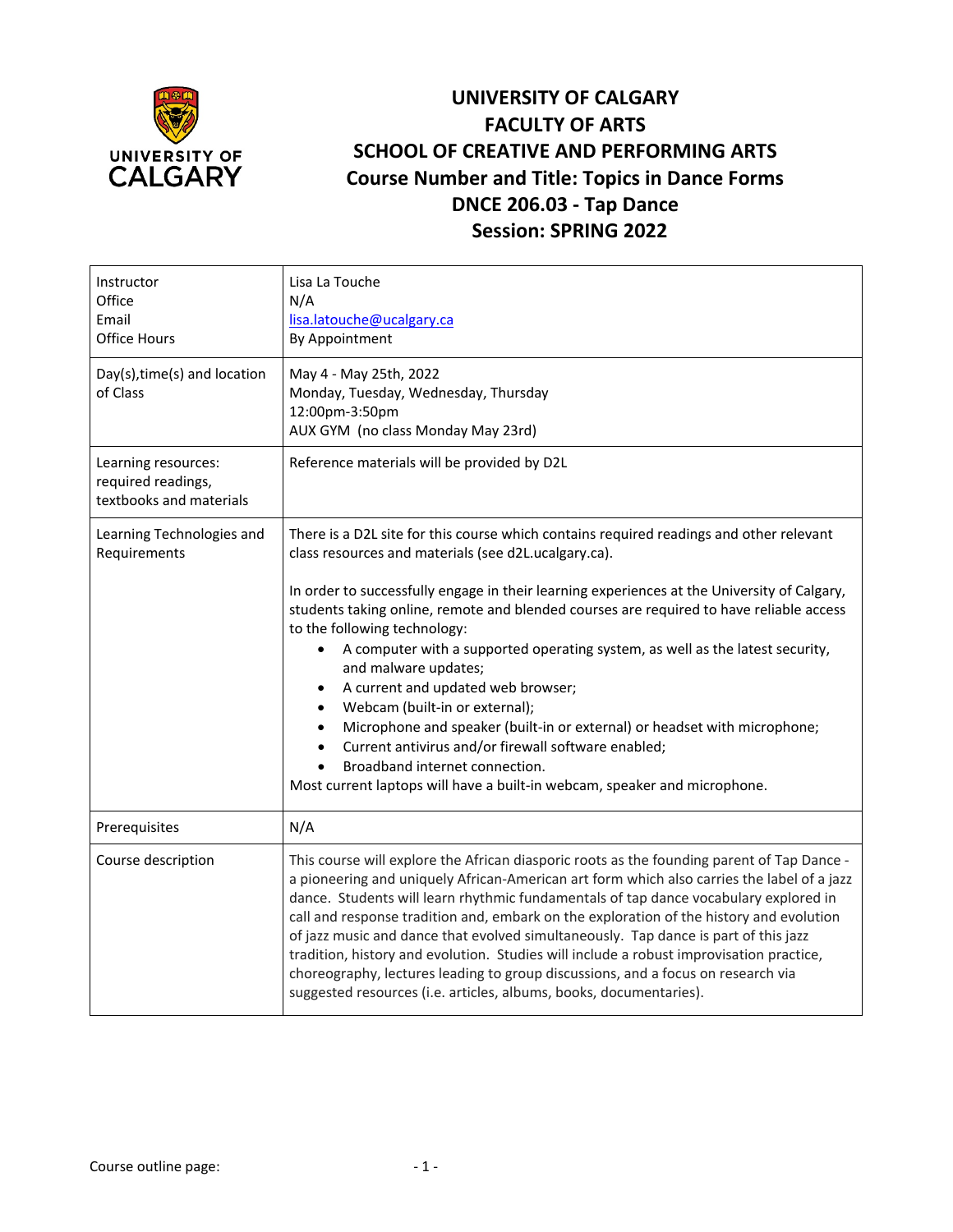| Course learning outcomes | By the completion of this course, successful students will be able to:<br>1. Exercise proper practice, protocol/systems, and execution of tap dance technique and<br>vocabulary<br>2. Learn about the historical tradition of the art form and embody one or more of the<br>traditional routines<br>3. Learn the fundamentals of rhythmic music theory as it relates to the jazz music<br>tradition<br>4. Engage and explore a practice of improvisation |
|--------------------------|----------------------------------------------------------------------------------------------------------------------------------------------------------------------------------------------------------------------------------------------------------------------------------------------------------------------------------------------------------------------------------------------------------------------------------------------------------|
| Course schedule          | Week 1 - May 4 - 10                                                                                                                                                                                                                                                                                                                                                                                                                                      |
|                          | - The Beginnings of Tap Dance: Exploring and consider the African-American historical<br>contexts from 1800s to the dawn of 1900s and its conditions that gave way to the birth<br>of Tap Dance                                                                                                                                                                                                                                                          |
|                          | - Topics and Research will include: Minstrelsy, Master Juba, medicine shows, early<br>vaudeville, the beginnings of the jazz music sound, (Eubie Blake and Shuffle Along, Bill<br>"Bojangles" Robinson, The Whitman Sisters, Leonard Reed)                                                                                                                                                                                                               |
|                          | - Dance Techniques and Vocabulary: Times Steps (traditional and explored, how to use<br>them), 3 and a break, the Shim Sham                                                                                                                                                                                                                                                                                                                              |
|                          | May 11-17                                                                                                                                                                                                                                                                                                                                                                                                                                                |
|                          | - Tap Dance in The Roaring 20s, 30s, 40s                                                                                                                                                                                                                                                                                                                                                                                                                 |
|                          | - Topics and Research will include: The great tap dance acts of the Harlem Renaissance,<br>Hollywood Films, Broadway and Touring bandstands. Bill "Bojangles" Robinson<br>(continued), John W. Bubbles, Bill Bailey, Bunny Briggs, Jeni LeGon, Mable Lee, Tip Tap<br>& Toe, The Nicholas Brothers, etc.                                                                                                                                                  |
|                          | - Suggested Music to Explore: Count Basie, Fats Waller, Duke Ellington, Cab Calloway<br>i.e. the great band leaders of jazz and the tap dancers associated                                                                                                                                                                                                                                                                                               |
|                          | - Dance Techniques and Vocabulary: How to arrange Tap Dance choreography within a<br>standard 32 bar jazz music form. Exploring improvisation, innovations and stylistic<br>liberties. Students will continue to learn traditional material such as the BS Chorus or<br>Bojangles" 'Doin the New Lowdown" or Lisa La Touche's "Love Me or Leave Me"                                                                                                      |
|                          | Week 3 - May 18 - 25                                                                                                                                                                                                                                                                                                                                                                                                                                     |
|                          | - Tap dance with respect to bebop and hip-hop and the modern era of pop culture                                                                                                                                                                                                                                                                                                                                                                          |
|                          | - Topics and Research: How tap dance contributed to the evolution of jazz music as a<br>listening art, transitioning into bebop. The continued the tradition of tap dancers on<br>the bandstand. Duke Ellington's Sacred Concert series, the Original Hoofers and the<br>Copasetics. Gregory Hines and his introduction to tap dancing to funk music, Savion<br>Glover, Bring 'In Da Noise/Bring In Da Funk                                              |
|                          | - Dance Techniques and Vocabulary: Tap dancing to different time signatures and<br>learning choreography respectfully. Exploring different genres of music to tap dance<br>with. How to incorporate stylistic influences of different genres with tap dance and<br>learn that it's simply a repeated influence from another era. Enjoying the exploration<br>of tap dance as a language, instrument and an endless art form                              |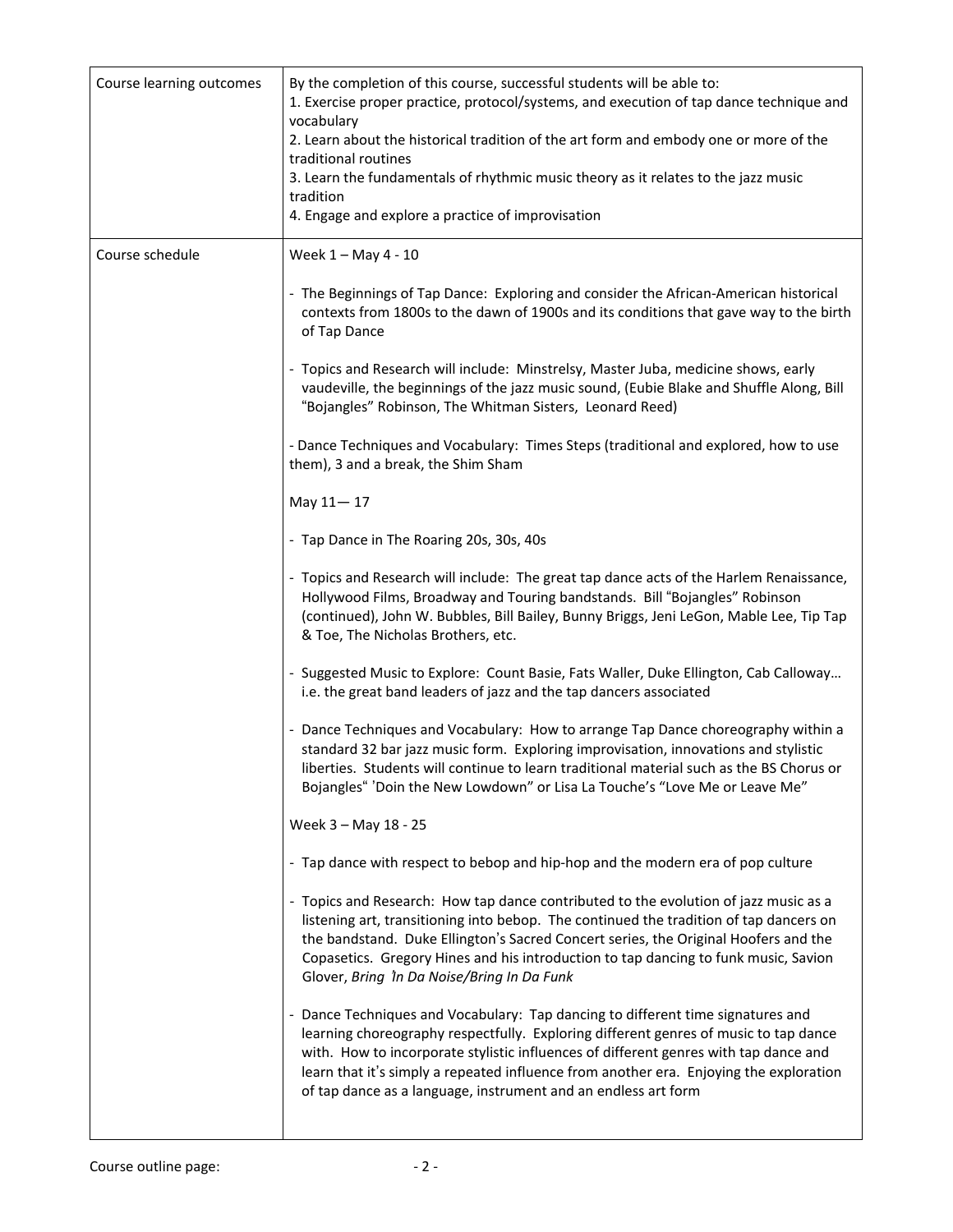| Assessment components | Assignment 1: Weekly Journal Entry<br>Due Dates: May 10th, 17th, 25th.<br>Assessment Method: Reflection: Video Resources and Class Discussions<br>Description: Students will be required to reflect upon and write a robust entry in a<br>journal, referencing historical lectures and discussions around video footage of tap<br>dance masters. Students will respond to the following 3 topics upon re-watching an<br>appointed video clip.<br>1. Note what you have learned and identify what was noticed in the second viewing.<br>Remark on this greater depth of learning-implications and appreciation.<br>2. What did you find that is more interesting now that you have re-watched this<br>particular video and considered more about the class discussions around it.<br>3. What are some concepts, styles, practices or historical contexts that need further<br>understanding, unpacking or may have struck as interesting and require greater<br>research.<br>Weight: 30% |
|-----------------------|-----------------------------------------------------------------------------------------------------------------------------------------------------------------------------------------------------------------------------------------------------------------------------------------------------------------------------------------------------------------------------------------------------------------------------------------------------------------------------------------------------------------------------------------------------------------------------------------------------------------------------------------------------------------------------------------------------------------------------------------------------------------------------------------------------------------------------------------------------------------------------------------------------------------------------------------------------------------------------------------|
|                       | Assignment 2: Find your own time step<br>Due Dates: Ongoing Evaluation<br>Assessment Method: Present your own time step sequence and/or arrangement<br>Description: Compare common time steps learned in class that are part of the music<br>traditions of jazz. Use structure, introduced to you in class, combined with your own<br>creativity and exploration.<br>Student will be required to:<br>1. Count yourself in, musically, to identify the tempo and give indication of the pulse or<br>the groove<br>2. Repeat the time step 3 times, leaving room for a rhythmic break<br>3. Students should be able to figure out and indicate how they would break this down<br>and teach it to their peers<br>Weight: 25%                                                                                                                                                                                                                                                               |
|                       | Assignment 3: Execute a Traditional Tap Dance Routine<br>Due Dates: Ongoing Evaluation<br>Assessment Method: Be able to embody and perform a piece of traditional<br>choreography - solo - with musical accompaniment.<br>Description: Depending on the level of the dancer, the student will choose and<br>demonstrate either the Shim Sham, Doin' The New Lowdown, The B.S. Chorus or Love<br>me or Leave me.<br>Weight: 25%<br>There will be no final exam<br>Weekly Teacher Evaluation (scale 0-10 out of 10): How Student Picks up Technical<br>Exercises and given choreography<br>Weight: 20%                                                                                                                                                                                                                                                                                                                                                                                    |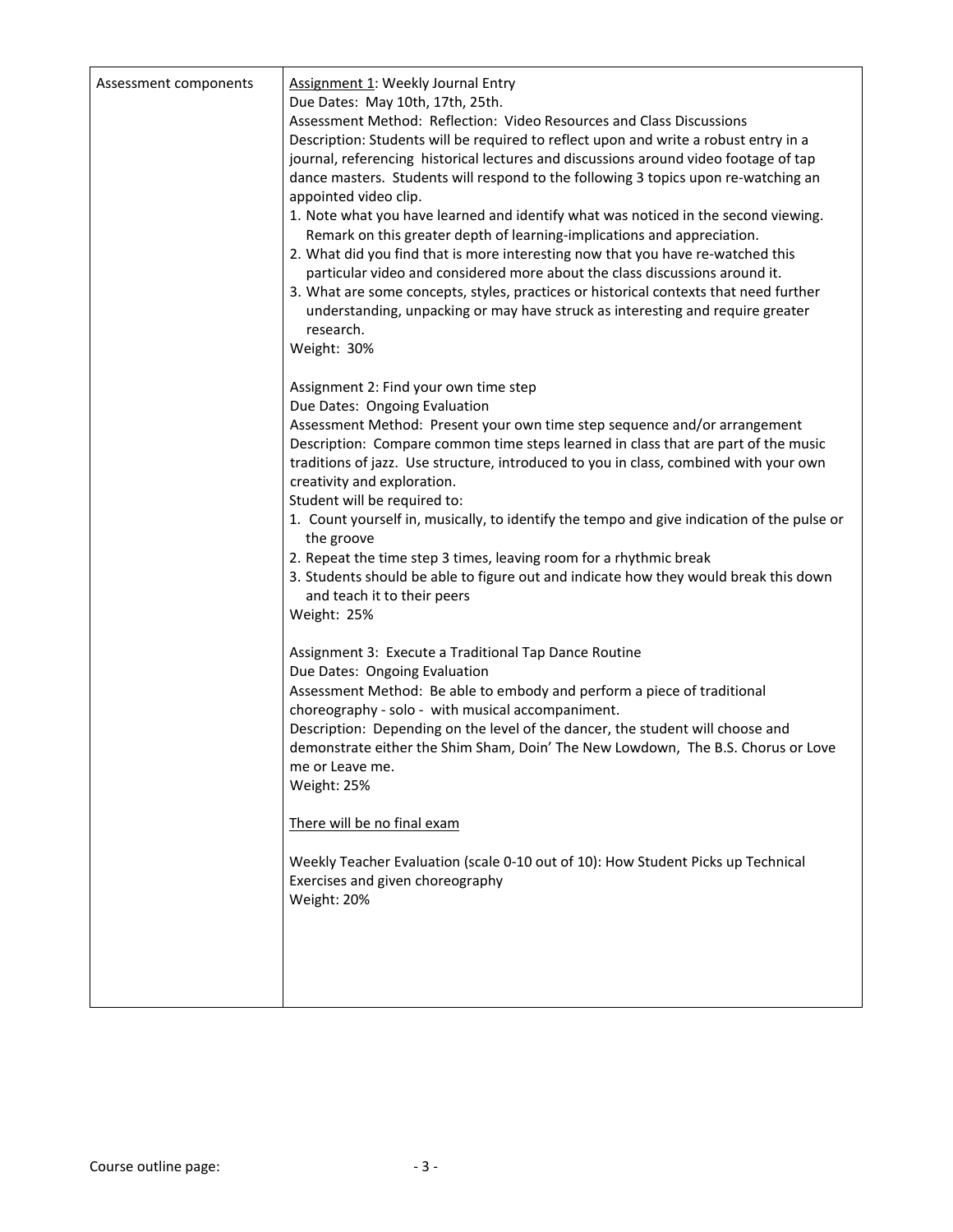| Assessment expectations | <b>Assessment Expectations:</b><br>Due to the experiential nature of this course, classes are equivalent to assignment.<br>Therefore, classes missed will be detrimental to the final grade. More than four (4)<br>missed classes will result in a fail for the course.                                                                   |
|-------------------------|-------------------------------------------------------------------------------------------------------------------------------------------------------------------------------------------------------------------------------------------------------------------------------------------------------------------------------------------|
|                         | If you show up late for or leave early from class two (2) times, this will be counted as a<br>full class absence.                                                                                                                                                                                                                         |
|                         | If for some reason you are feeling unwell during class time, a substitute form of<br>participation may be arranged; however, you may not obtain this privilege more than<br>once and you will receive half an absence.                                                                                                                    |
|                         | For studio courses, if you opt out of full participation and choose to sit for a portion of<br>the class, this will be counted as non-participation and will be marked as half an absence.                                                                                                                                                |
|                         | Students are responsible for any and all material missed during an absence.                                                                                                                                                                                                                                                               |
|                         | <b>Expectations for Writing:</b><br>Writing skills are important to academic study across all disciplines. Consequently,<br>instructors may use their assessment of writing quality as a factor in the evaluation of<br>student work. Please refer to the Undergraduate Calendar E.2 Writing Across the<br>Curriculum policy for details. |
| Grading scale           | This course is a Pass/Fail Course                                                                                                                                                                                                                                                                                                         |
|                         | For the course as a whole, letter grades should be understood as follows, as outlined in<br>the section F.1.1 Undergraduate Grading System of the Calendar:<br>https://www.ucalgary.ca/pubs/calendar/current/f-1.html.                                                                                                                    |
|                         | A grade of "C-" or below may not be sufficient for promotion or graduation, see specific faculty<br>$\bullet$<br>regulations.<br>The number of "D" and "D+" grades acceptable for credit is subject to specific undergraduate<br>faculty promotional policy.                                                                              |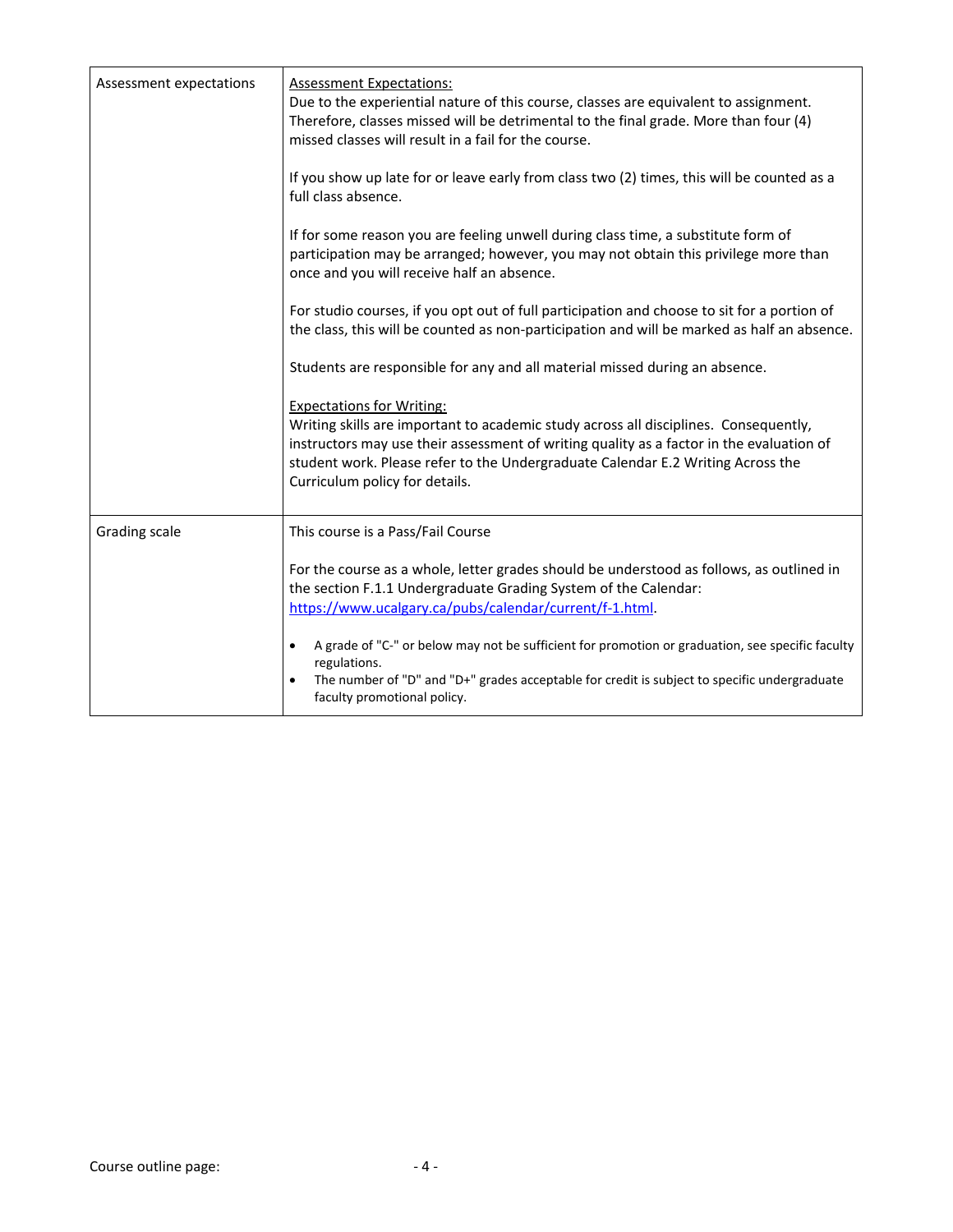| <b>Guidelines for Zoom Sessions</b> | Zoom is a video conferencing program that will allow us to meet at specific times for a "live" video<br>conference, so that we can have the opportunity to meet each other virtually and discuss relevant<br>course topics as a learning community.                                                                                                                                                                                                                                                                                                                                                                                                                                                                                                                                                                                                                                                                                                                                                                                                                                                                                                                                                                                                             |
|-------------------------------------|-----------------------------------------------------------------------------------------------------------------------------------------------------------------------------------------------------------------------------------------------------------------------------------------------------------------------------------------------------------------------------------------------------------------------------------------------------------------------------------------------------------------------------------------------------------------------------------------------------------------------------------------------------------------------------------------------------------------------------------------------------------------------------------------------------------------------------------------------------------------------------------------------------------------------------------------------------------------------------------------------------------------------------------------------------------------------------------------------------------------------------------------------------------------------------------------------------------------------------------------------------------------|
|                                     | To help ensure Zoom sessions are private, do not share the Zoom link or password with others, or<br>on any social media platforms. Zoom links and passwords are only intended for students registered<br>in the course. Zoom recordings and materials presented in Zoom, including any teaching materials,<br>must not be shared, distributed or published without the instructor's permission.                                                                                                                                                                                                                                                                                                                                                                                                                                                                                                                                                                                                                                                                                                                                                                                                                                                                 |
|                                     | The use of video conferencing programs relies on participants to act ethically, honestly and with<br>integrity; and in accordance with the principles of fairness, good faith, and respect (as per the Code<br>of Conduct). When entering Zoom or other video conferencing sessions (such as MS Teams), you<br>play a role in helping create an effective, safe and respectful learning environment. Please be<br>mindful of how your behaviour in these sessions may affect others. Participants are required to use<br>names officially associated with their UCID (legal or preferred names listed in the Student<br>Centre) when engaging in these activities. Instructors/moderators can remove those whose names<br>do not appear on class rosters. Non-compliance may be investigated under relevant University of<br>Calgary conduct policies (e.g Student Non-Academic Misconduct Policy). If participants have<br>difficulties complying with this requirement, they should email the instructor of the class explaining<br>why, so the instructor may consider whether to grant an exception, and on what terms. For more<br>information on how to get the most out of your zoom sessions visit:<br>https://elearn.ucalgary.ca/guidelines-for-zoom/. |
|                                     | If you are unable to attend a Zoom session, please contact your instructor to arrange an alternative<br>activity for the missed session (e.g., to review a recorded session). Please be prepared, as best as<br>you are able, to join class in a quiet space that will allow you to be fully present and engaged in<br>Zoom sessions. Students will be advised by their instructor when they are expected to turn on their<br>webcam (for group work, presentations, etc.).                                                                                                                                                                                                                                                                                                                                                                                                                                                                                                                                                                                                                                                                                                                                                                                     |
|                                     | The instructor may record online Zoom class sessions for the purposes of supporting student<br>learning in this class - such as making the recording available for review of the session or for<br>students who miss a session. Students will be advised before the instructor initiates a recording of<br>a Zoom session. These recordings will be used to support student learning only and will not be<br>shared or used for any other purpose.                                                                                                                                                                                                                                                                                                                                                                                                                                                                                                                                                                                                                                                                                                                                                                                                              |
| <b>Academic Accommodation</b>       | It is the student's responsibility to request academic accommodations according to the University<br>policies and procedures listed below. The Student Accommodations policy is available at<br>https://ucalgary.ca/student-services/access/prospective-students/academic-accommodations.<br>Students needing an accommodation based on disability or medical concerns should contact<br>Student Accessibility Services (SAS) in accordance with the Procedure for Accommodations for<br>Students with Disabilities (https://www.ucalgary.ca/legal-<br>services/sites/default/files/teams/1/Policies-Accommodation-for-Students-with-Disabilities-<br>Procedure.pdf). Students who require an accommodation in relation to their coursework based on<br>a protected ground other than Disability should communicate this need in writing to their<br>Instructor.<br>SAS will process the request and issue letters of accommodation to instructors. For additional<br>information on support services and accommodations for students with disabilities, visit                                                                                                                                                                                                  |
| Academic integrity, plagiarism      | www.ucalgary.ca/access/.<br>Academic Misconduct refers to student behavior which compromises proper assessment of a                                                                                                                                                                                                                                                                                                                                                                                                                                                                                                                                                                                                                                                                                                                                                                                                                                                                                                                                                                                                                                                                                                                                             |
|                                     | student's academic activities and includes: cheating; fabrication; falsification; plagiarism;<br>unauthorized assistance; failure to comply with an instructor's expectations regarding conduct<br>required of students completing academic assessments in their courses; and failure to comply with<br>exam regulations applied by the Registrar.                                                                                                                                                                                                                                                                                                                                                                                                                                                                                                                                                                                                                                                                                                                                                                                                                                                                                                              |
|                                     | For information on the Student Academic Misconduct Policy and Procedure please visit:<br>https://www.ucalgary.ca/legal-services/sites/default/files/teams/1/Policies-Student-Academic-<br>Misconduct-Policy.pdf and https://www.ucalgary.ca/legal-                                                                                                                                                                                                                                                                                                                                                                                                                                                                                                                                                                                                                                                                                                                                                                                                                                                                                                                                                                                                              |
|                                     | services/sites/default/files/teams/1/Policies-Student-Academic-Misconduct-Procedure.pdf.<br>Additional information is available on the Academic Integrity Website<br>at https://ucalgary.ca/student-services/student-success/learning/academic-integrity.                                                                                                                                                                                                                                                                                                                                                                                                                                                                                                                                                                                                                                                                                                                                                                                                                                                                                                                                                                                                       |